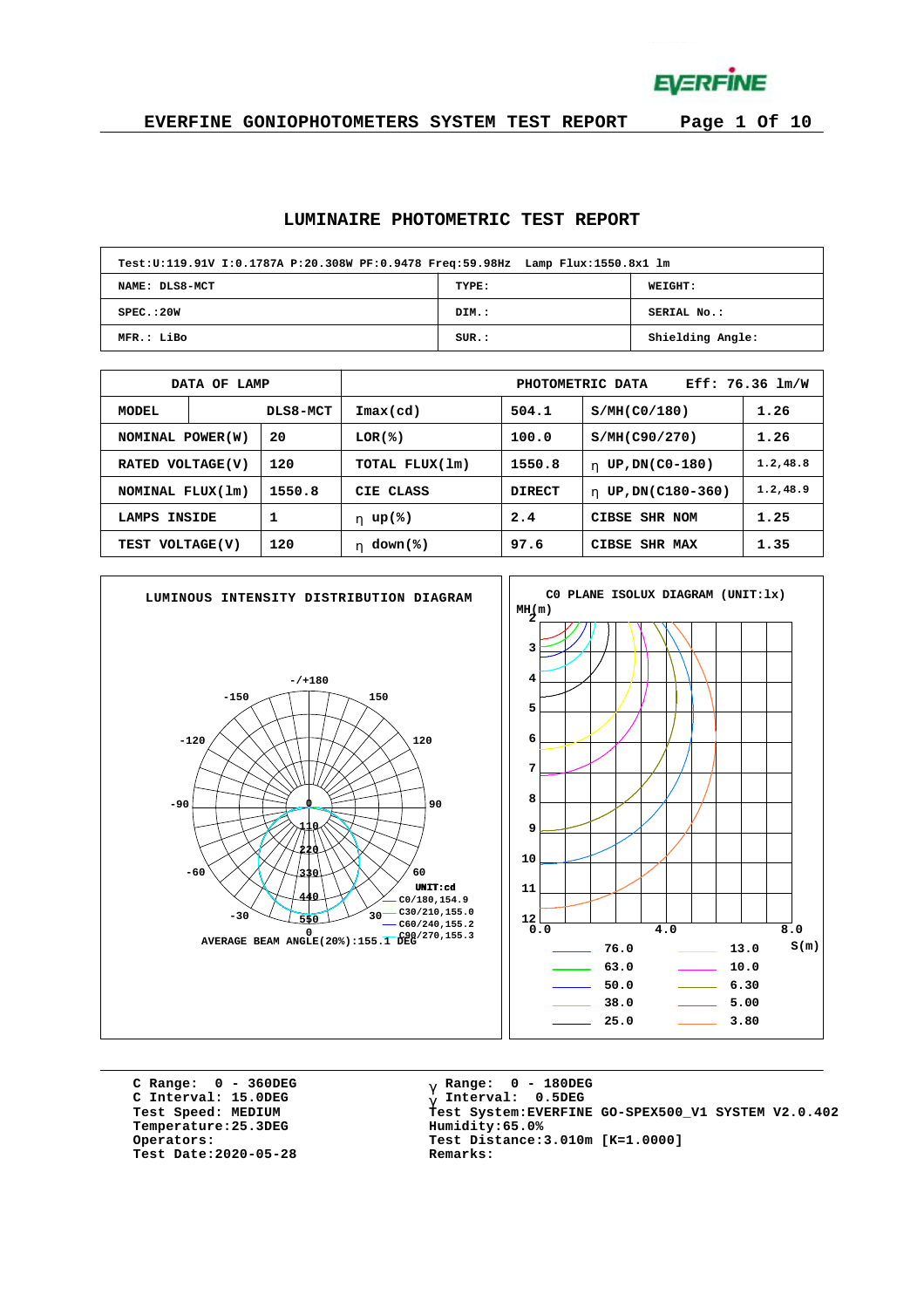

#### **ZONAL FLUX DIAGRAM**

#### **ZONAL FLUX DIAGRAM:**

| $\mathbf{g}$ | C <sub>0</sub> | C45   | C90   | C135  | C180                  | C225  | C270  | C315  | $\mathsf{q}$ | F zone | F total  | %lum, lamp |
|--------------|----------------|-------|-------|-------|-----------------------|-------|-------|-------|--------------|--------|----------|------------|
| 10           | 494.2          | 494.3 | 494.5 | 494.8 | 494.9                 | 494.6 | 495.1 | 494.4 | $0 - 10$     | 47.66  | 47.66    | 3.07, 3.07 |
| 20           | 466.7          | 467.1 | 467.6 | 468.0 | 468.5                 | 468.0 | 468.3 | 467.4 | $10 - 20$    | 136.4  | 184.1    | 11.9, 11.9 |
| 30           | 423.6          | 424.4 | 424.7 | 425.4 | 425.8                 | 425.4 | 425.9 | 424.2 | $20 - 30$    | 206.6  | 390.7    | 25.2, 25.2 |
| 40           | 366.7          | 367.9 | 368.0 | 369.2 | 369.6                 | 368.9 | 369.6 | 367.3 | $30 - 40$    | 249.1  | 639.8    | 41.3,41.3  |
| 50           | 299.3          | 300.7 | 300.7 | 302.2 | 303.1                 | 302.2 | 302.5 | 300.1 | $40 - 50$    | 259.2  | 899.0    | 58,58      |
| 60           | 225.1          | 226.4 | 226.4 | 228.4 | 229.3                 | 228.3 | 228.3 | 226.0 | $50 - 60$    | 236.8  | 1136     | 73.2,73.2  |
| 70           | 149.3          | 151.1 | 150.8 | 153.2 | 153.6                 | 152.0 | 152.7 | 150.1 | $60 - 70$    | 187.4  | 1323     | 85.3,85.3  |
| 80           | 84.07          | 86.99 | 86.23 | 88.38 | 87.22                 | 86.55 | 87.34 | 85.14 | $70 - 80$    | 124.1  | 1447     | 93.3,93.3  |
| 90           | 37.76          | 38.18 | 40.36 | 38.82 | 39.30                 | 39.21 | 39.48 | 38.07 | $80 - 90$    | 66.64  | 1514     | 97.6,97.6  |
| 100          | 11.39          | 3.638 | 1.414 | 3.703 | 5.548                 | 1.694 | 1.169 | 3.094 | $90 - 100$   | 21.36  | 1535     | 99,99      |
| 110          | 3.198          | 2.329 | 2.359 | 2.154 | 3.213                 | 2.037 | 2.177 | 1.959 | 100-110      | 2.561  | 1538     | 99.2,99.2  |
| 120          | 4.190          | 3.341 | 3.715 | 3.213 | 4.325                 | 3.393 | 3.808 | 3.171 | $110 - 120$  | 3.016  | 1541     | 99.4,99.4  |
| 130          | 5.268          | 2.877 | 5.130 | 2.073 | 4.748                 | 1.857 | 5.002 | 2.155 | 120-130      | 3.419  | 1544     | 99.6,99.6  |
| 140          | 2.851          | 2.232 | 5.094 | 1.861 | 2.677                 | 1.668 | 4.857 | 1.797 | 130-140      | 2.784  | 1547     | 99.8,99.8  |
| 150          | 2.067          | 1.874 | 4.021 | 1.788 | 2.367                 | 1.477 | 3.154 | 1.962 | $140 - 150$  | 1.585  | 1549     | 99.9,99.9  |
| 160          | 3.614          | 2.851 | 2.262 | 3.233 | 2.822                 | 2.182 | 2.574 | 2.384 | $150 - 160$  | 1.187  | 1550     | 99.9.99.9  |
| 170          | 2.131          | 1.513 | 2.284 | 2.002 | 1.629                 | 1,229 | 2.404 | 2.579 | $160 - 170$  | 0.7340 | 1551     | 100,100    |
| 180          | 1.444          | 1.522 | 1.416 | 1.522 | 1.447                 | 1.521 | 1.416 | 1.523 | $170 - 180$  | 0.1636 | 1551     | 100,100    |
| DEG          |                |       |       |       | LUMINOUS INTENSITY:cd |       |       |       |              |        | UNIT: 1m |            |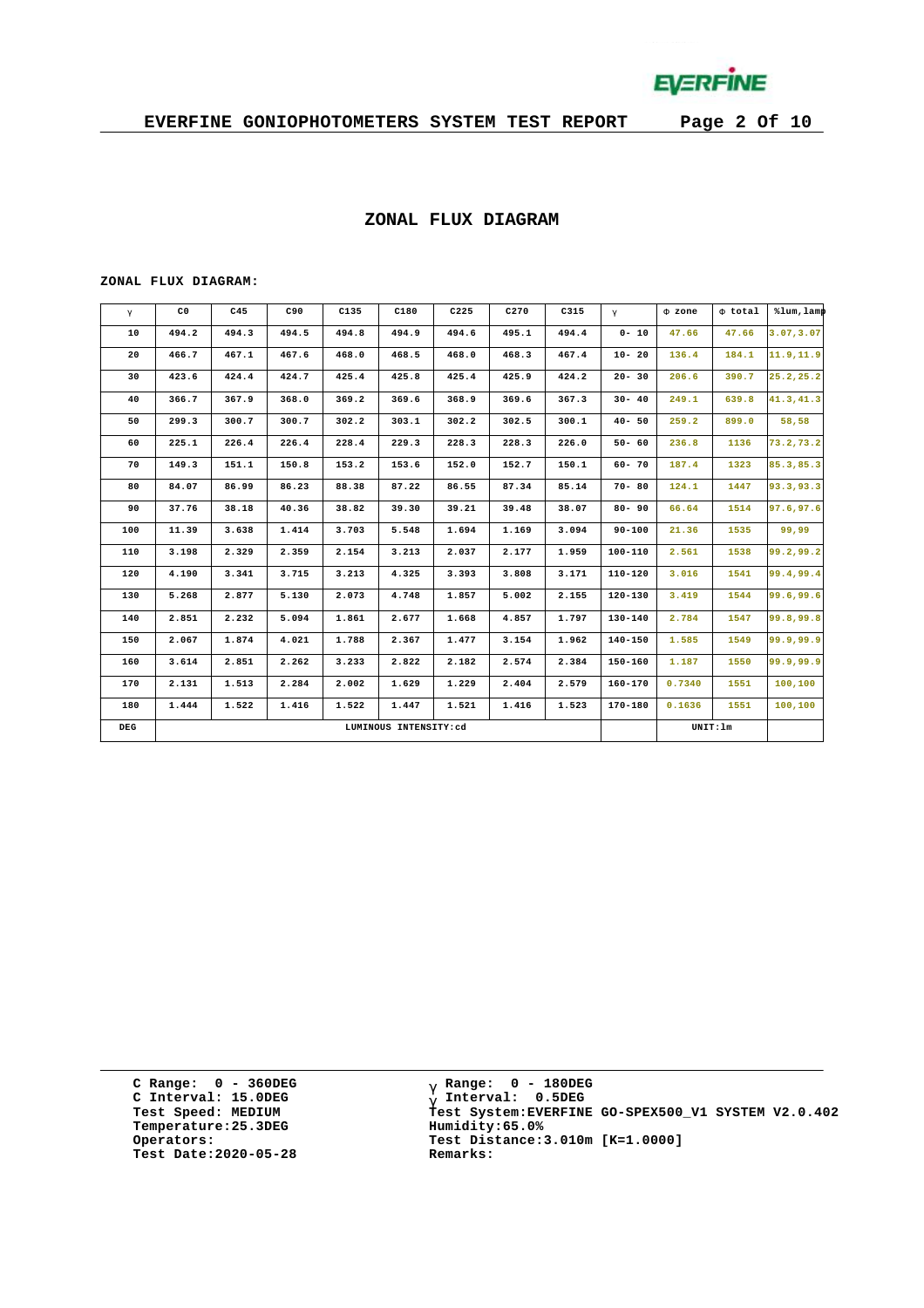**EVERFINE** 

|                                                    | Test:U:119.91V I:0.1787A P:20.308W PF:0.9478 Freq:59.98Hz Lamp Flux:1550.8x1 lm |      |      |                  |      |       |                |      |                  |      |      |  |  |  |
|----------------------------------------------------|---------------------------------------------------------------------------------|------|------|------------------|------|-------|----------------|------|------------------|------|------|--|--|--|
| NAME: DLS8-MCT                                     |                                                                                 |      |      |                  |      | TYPE: |                |      | WEIGHT:          |      |      |  |  |  |
| SPEC.:20W                                          |                                                                                 |      |      |                  |      | DIM.: |                |      | SERIAL No.:      |      |      |  |  |  |
| MFR.: LiBo                                         |                                                                                 |      |      |                  |      | SUR.: |                |      | Shielding Angle: |      |      |  |  |  |
| ceiling/cavity                                     |                                                                                 | 0.7  | 0.7  | 0.5              | 0.5  | 0.3   | 0.7            | 0.7  | 0.5              | 0.5  | 0.3  |  |  |  |
|                                                    | walls                                                                           | 0.5  | 0.3  | 0.5              | 0.3  | 0.3   | 0.5            | 0.3  | 0.5              | 0.3  | 0.3  |  |  |  |
| working plane                                      |                                                                                 | 0.2  | 0.2  | 0.2              | 0.2  | 0.2   | 0.2            | 0.2  | 0.2              | 0.2  | 0.2  |  |  |  |
| Room dimensions                                    |                                                                                 |      |      | Viewed crosswise |      |       | Viewed endwise |      |                  |      |      |  |  |  |
| $2H y = 2H$<br>$x =$                               |                                                                                 | 12.3 | 13.9 | 12.6             | 14.1 | 14.4  | 12.4           | 13.9 | 12.7             | 14.1 | 14.4 |  |  |  |
|                                                    | 3H                                                                              | 14.0 | 15.4 | 14.3             | 15.7 | 16.0  | 14.0           | 15.4 | 14.4             | 15.7 | 16.0 |  |  |  |
|                                                    | 4H                                                                              | 14.8 | 16.1 | 15.1             | 16.4 | 16.7  | 14.8           | 16.2 | 15.2             | 16.5 | 16.8 |  |  |  |
|                                                    | 6H                                                                              | 15.5 | 16.8 | 15.9             | 17.1 | 17.4  | 15.6           | 16.8 | 15.9             | 17.1 | 17.5 |  |  |  |
|                                                    | 8H                                                                              | 15.8 | 17.1 | 16.2             | 17.4 | 17.7  | 15.9           | 17.1 | 16.3             | 17.5 | 17.8 |  |  |  |
|                                                    | 12H                                                                             | 16.2 | 17.4 | 16.6             | 17.7 | 18.1  | 16.3           | 17.5 | 16.7             | 17.8 | 18.2 |  |  |  |
|                                                    |                                                                                 |      |      |                  |      |       |                |      |                  |      |      |  |  |  |
| 4H                                                 | 2H                                                                              | 13.0 | 14.3 | 13.3             | 14.6 | 14.9  | 13.0           | 14.3 | 13.3             | 14.6 | 14.9 |  |  |  |
|                                                    | 3H                                                                              | 14.8 | 16.0 | 15.2             | 16.4 | 16.7  | 14.9           | 16.1 | 15.3             | 16.4 | 16.8 |  |  |  |
|                                                    | 4H                                                                              | 15.8 | 16.8 | 16.2             | 17.2 | 17.6  | 15.8           | 16.9 | 16.2             | 17.3 | 17.6 |  |  |  |
|                                                    | 6H                                                                              | 16.6 | 17.6 | 17.1             | 18.0 | 18.4  | 16.7           | 17.7 | 17.2             | 18.1 | 18.5 |  |  |  |
|                                                    | 8H                                                                              | 17.1 | 18.0 | 17.5             | 18.4 | 18.8  | 17.2           | 18.1 | 17.6             | 18.5 | 18.9 |  |  |  |
|                                                    | 12H                                                                             | 17.6 | 18.4 | 18.0             | 18.8 | 19.3  | 17.7           | 18.5 | 18.1             | 18.9 | 19.4 |  |  |  |
|                                                    |                                                                                 |      |      |                  |      |       |                |      |                  |      |      |  |  |  |
| 8H                                                 | 4H                                                                              | 16.1 | 17.0 | 16.6             | 17.4 | 17.9  | 16.2           | 17.1 | 16.6             | 17.5 | 17.9 |  |  |  |
|                                                    | 6H                                                                              | 17.2 | 18.0 | 17.7             | 18.4 | 18.9  | 17.3           | 18.1 | 17.8             | 18.5 | 19.0 |  |  |  |
|                                                    | 8H                                                                              | 17.8 | 18.5 | 18.3             | 19.0 | 19.5  | 17.9           | 18.6 | 18.4             | 19.1 | 19.6 |  |  |  |
|                                                    | 12H                                                                             | 18.5 | 19.1 | 19.0             | 19.6 | 20.1  | 18.6           | 19.2 | 19.1             | 19.7 | 20.2 |  |  |  |
|                                                    |                                                                                 |      |      |                  |      |       |                |      |                  |      |      |  |  |  |
| 12H                                                | 4H                                                                              | 16.2 | 17.0 | 16.6             | 17.4 | 17.9  | 16.2           | 17.0 | 16.7             | 17.5 | 17.9 |  |  |  |
|                                                    | 6H                                                                              | 17.4 | 18.1 | 17.9             | 18.5 | 19.0  | 17.4           | 18.1 | 17.9             | 18.6 | 19.1 |  |  |  |
|                                                    | 8H                                                                              | 18.1 | 18.6 | 18.6             | 19.1 | 19.7  | 18.1           | 18.7 | 18.6             | 19.2 | 19.7 |  |  |  |
| Variations with the observer position at spacings: |                                                                                 |      |      |                  |      |       |                |      |                  |      |      |  |  |  |
| $S = 1.0H$                                         |                                                                                 |      |      | $+ 0.1 / - 0.2$  |      |       |                |      | $+ 0.1 / - 0.2$  |      |      |  |  |  |
| 1.5H                                               |                                                                                 |      |      | $+ 0.2 / - 0.3$  |      |       |                |      | $+ 0.2 / - 0.3$  |      |      |  |  |  |
| 2.0H                                               |                                                                                 |      |      | $+ 0.1 / - 0.3$  |      |       |                |      | $+ 0.1 / - 0.3$  |      |      |  |  |  |

### **UGR(Unified Glare Rating) Table**

**CIE Pub.117, 1551 lm Total Lamp Luminous Flux Corrected (8log(F/F0) = 1.5)**

**C Range: 0 - 360DEG C Interval: 15.0DEG Temperature:25.3DEG Humidity:65.0% Test Date:2020-05-28 Remarks:**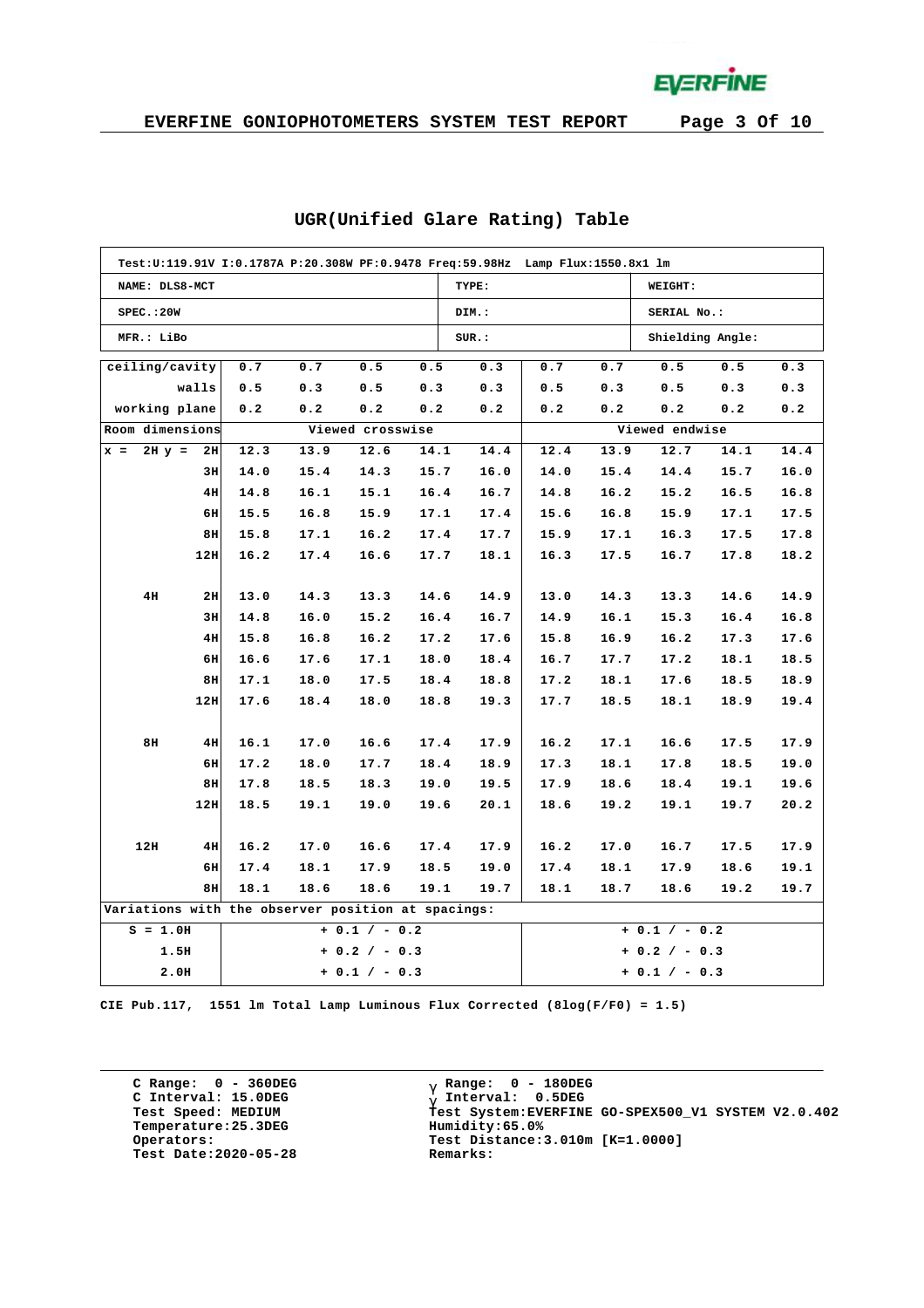**EVERFINE** 

### **EVERFINE GONIOPHOTOMETERS SYSTEM TEST REPORT Page 4 Of 10**

### **ISOCANDELA DIAGRAM**

| Test:U:119.91V I:0.1787A P:20.308W PF:0.9478 Freq:59.98Hz Lamp Flux:1550.8x1 lm |       |                  |
|---------------------------------------------------------------------------------|-------|------------------|
| NAME: DLS8-MCT                                                                  | TYPE: | <b>WEIGHT:</b>   |
| SPEC. : 20W                                                                     | DIM.: | SERIAL No.:      |
| MFR.: LiBo                                                                      | SUR.: | Shielding Angle: |



**C Range: 0 - 360DEG C Interval: 15.0DEG Temperature:25.3DEG Humidity:65.0% Test Date:2020-05-28 Remarks:**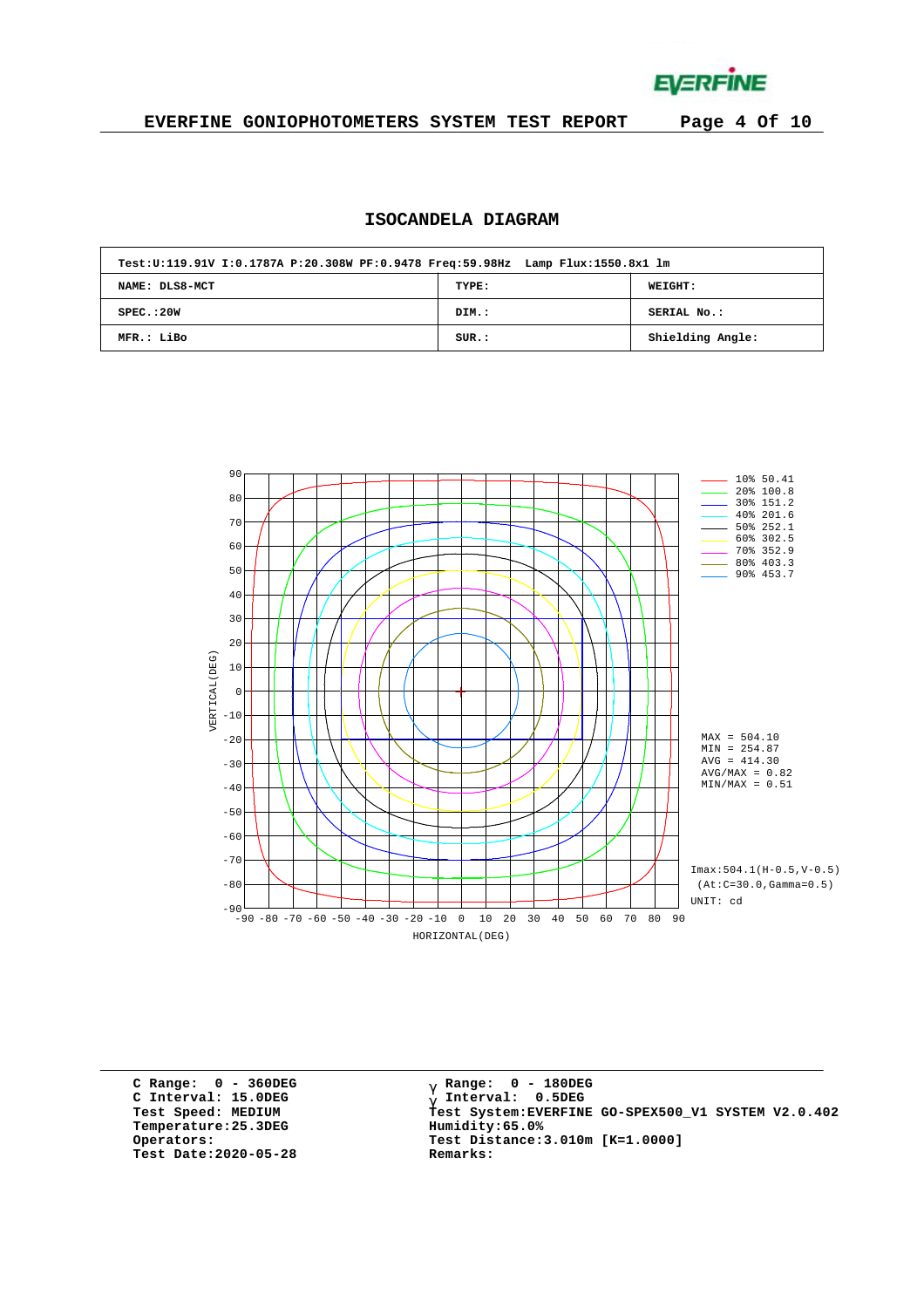

## **AAI Figure**

|                | Test:U:119.91V I:0.1787A P:20.308W PF:0.9478 Freq:59.98Hz Lamp Flux:1550.8x1 lm |                  |  |  |  |  |  |  |  |  |  |  |
|----------------|---------------------------------------------------------------------------------|------------------|--|--|--|--|--|--|--|--|--|--|
| NAME: DLS8-MCT | TYPE:                                                                           | <b>WEIGHT:</b>   |  |  |  |  |  |  |  |  |  |  |
| SPEC. : 20W    | DIM.:                                                                           | SERIAL No.:      |  |  |  |  |  |  |  |  |  |  |
| MFR.: LiBo     | SUR.:                                                                           | Shielding Angle: |  |  |  |  |  |  |  |  |  |  |



**Flux out:1069 lm**

**Note:The Curves indicate the illuminated area and the average illumination when the luminaire is at different distance.**

**C Range: 0 - 360DEG C Interval: 15.0DEG**  $Temperature:25.3DEG$ **Test Date:2020-05-28 Remarks:**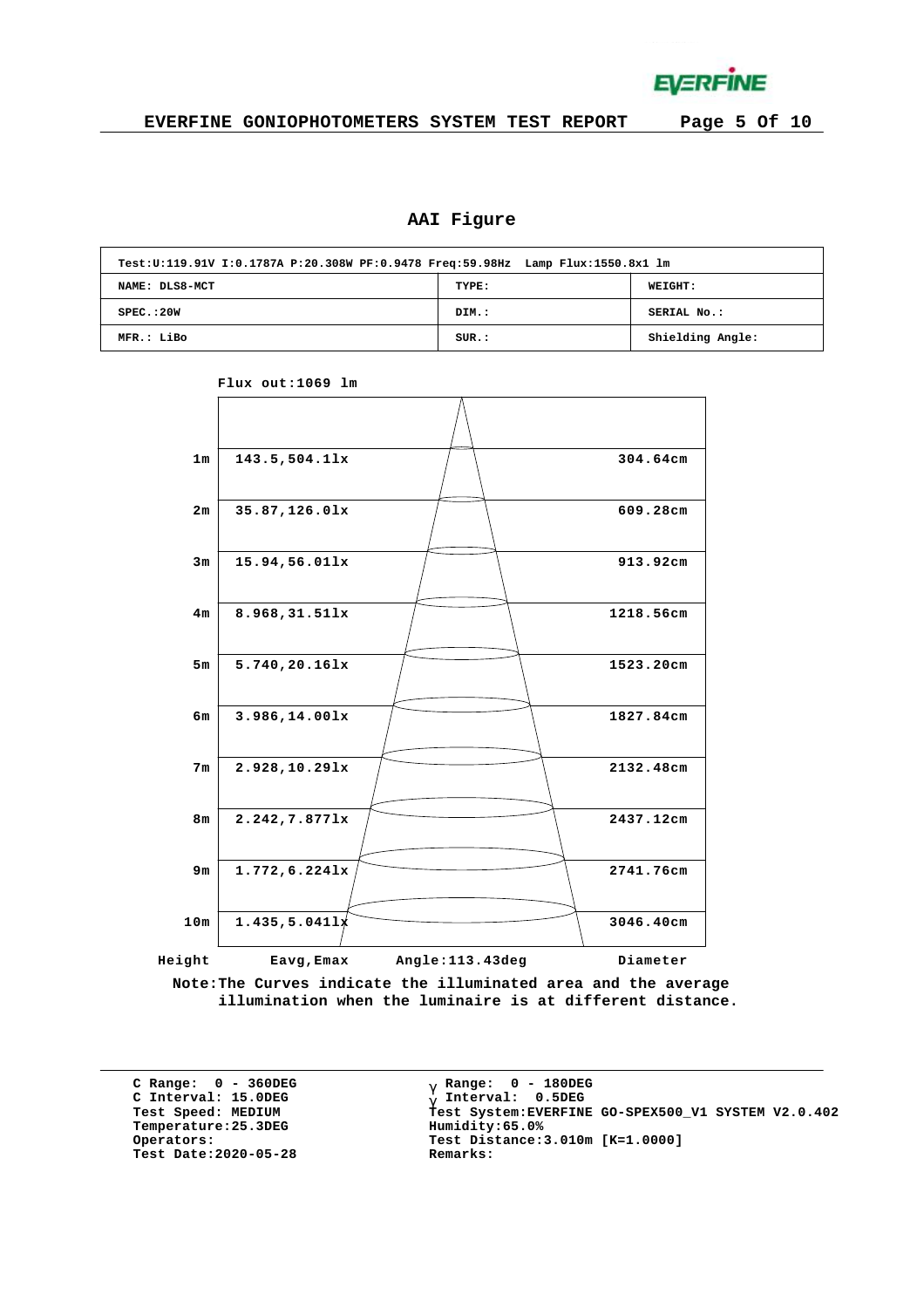**EVERFINE** 

### **EVERFINE GONIOPHOTOMETERS SYSTEM TEST REPORT Page 6 Of 10**

### **ISOLUX DIAGRAM**

| Test:U:119.91V I:0.1787A P:20.308W PF:0.9478 Freq:59.98Hz Lamp Flux:1550.8x1 lm |       |                  |
|---------------------------------------------------------------------------------|-------|------------------|
| NAME: DLS8-MCT                                                                  | TYPE: | WEIGHT:          |
| SPEC. : 20W                                                                     | DIM.: | SERIAL No.:      |
| MFR.: LiBo                                                                      | SUR.: | Shielding Angle: |



**C Range: 0 - 360DEG C Interval: 15.0DEG**  $Temperature:25.3DEG$ **Test Date:2020-05-28 Remarks:**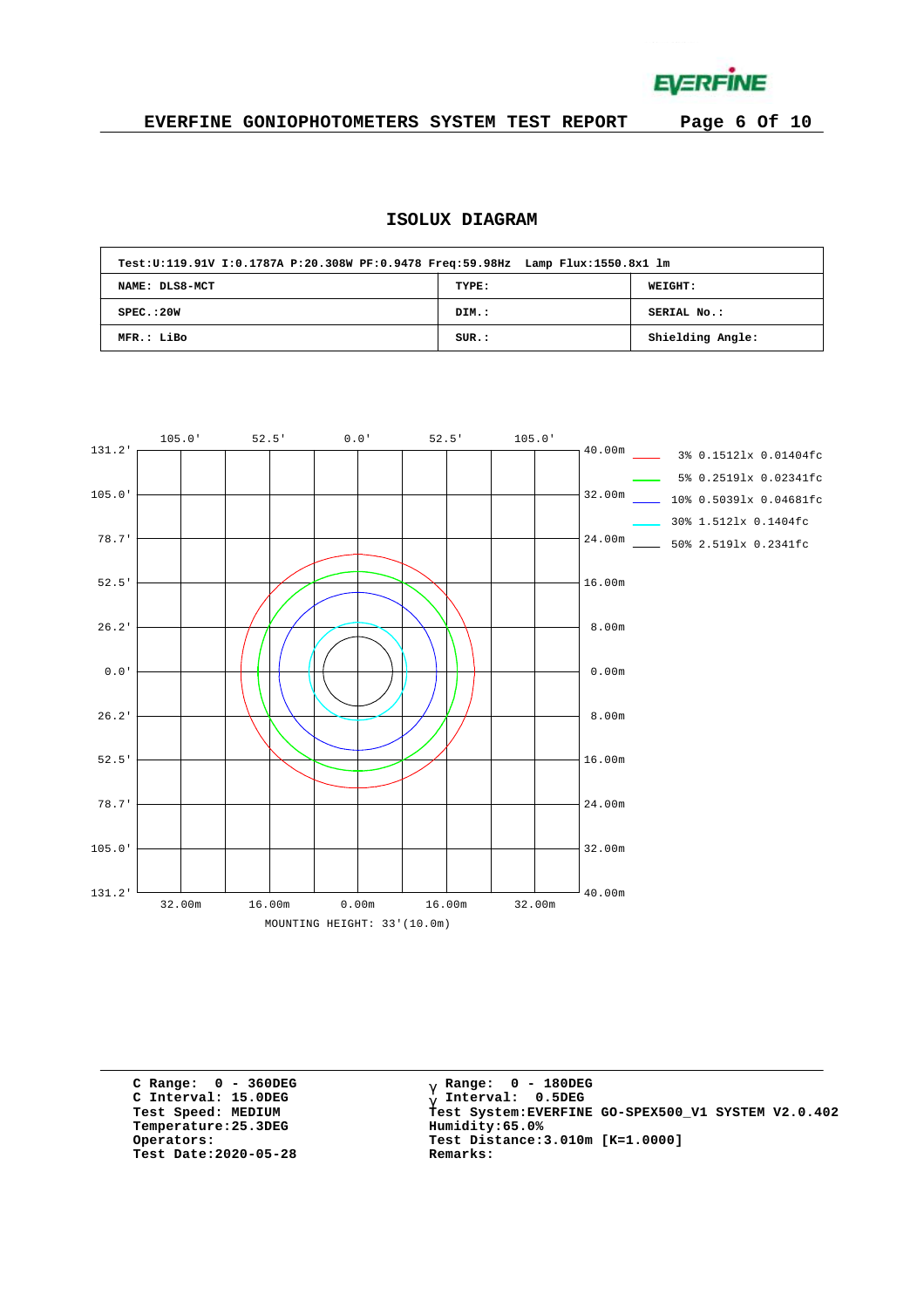**EVERFINE** 

### **EVERFINE GONIOPHOTOMETERS SYSTEM TEST REPORT Page 7 Of 10**

#### **LED Avg.L Report**

| Test:U:119.91V I:0.1787A P:20.308W PF:0.9478 Freq:59.98Hz Lamp Flux:1550.8x1 lm |       |                  |
|---------------------------------------------------------------------------------|-------|------------------|
| NAME: DLS8-MCT                                                                  | TYPE: | <b>WEIGHT:</b>   |
| SPEC. : 20W                                                                     | DIM.: | SERIAL No.:      |
| MFR.: LiBo                                                                      | SUR.: | Shielding Angle: |

| AvgL             | cd/m2 |
|------------------|-------|
| $L_0~180(65)$ av | 895   |
| $L_0~180(75)$ av | 899   |
| $L 0~180(85)$ av | 1379  |
| $L$ 90~270(65)av | 896   |
| $L$ 90~270(75)av | 906   |
| $L$ 90~270(85)av | 1400  |
| $L$ 45(65) av    | 895   |
| $L$ 45(75) av    | 902   |
| $L$ 45(85)av     | 1396  |

**Standard: GB/T 29293-2012**

**C Range: 0 - 360DEG C Interval: 15.0DEG Temperature:25.3DEG Humidity:65.0% Test Date:2020-05-28 Remarks:**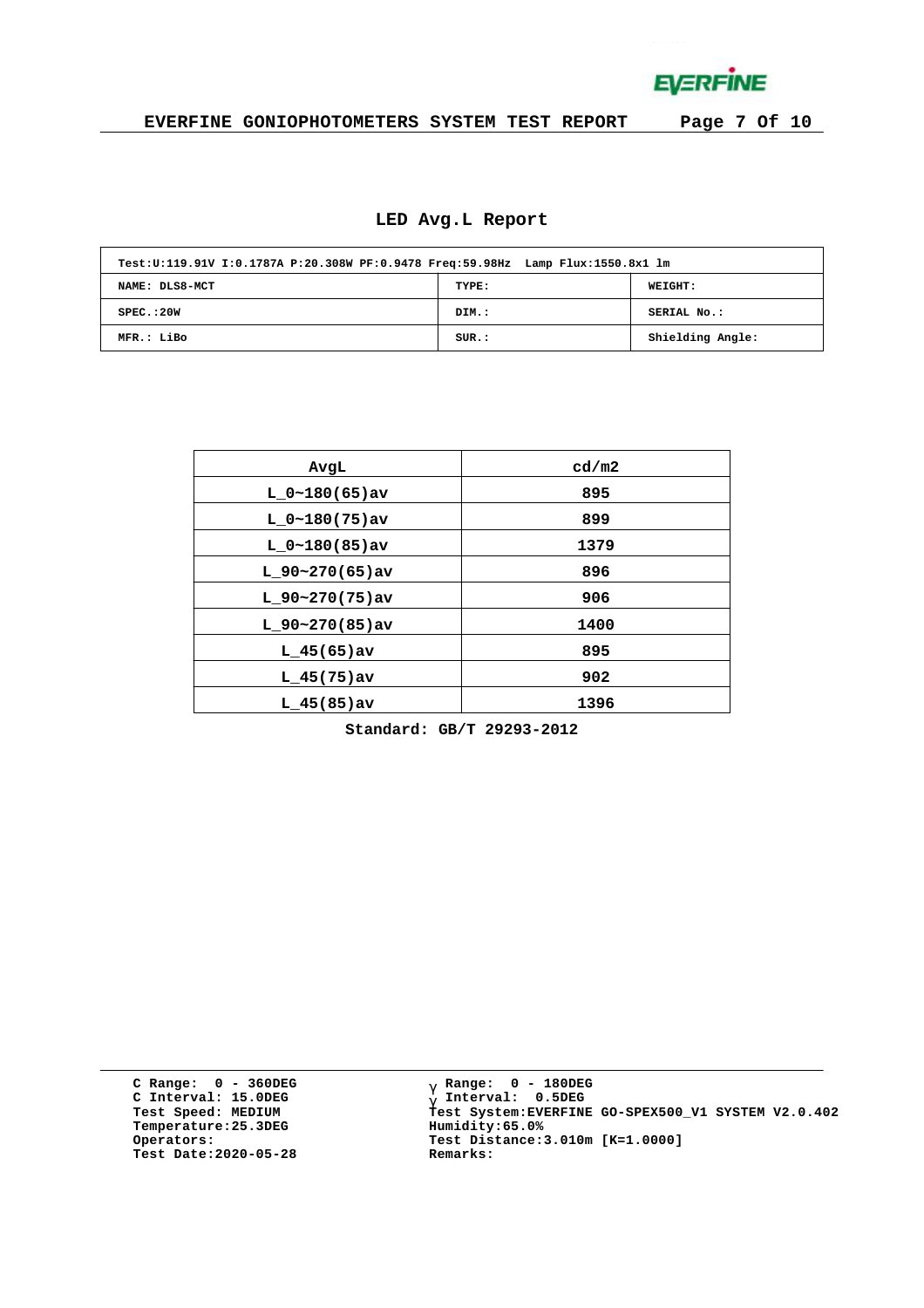**EVERFINE** 





**C Range: 0 - 360DEG C Interval: 15.0DEG Temperature:25.3DEG Humidity:65.0% Test Date:2020-05-28 Remarks:**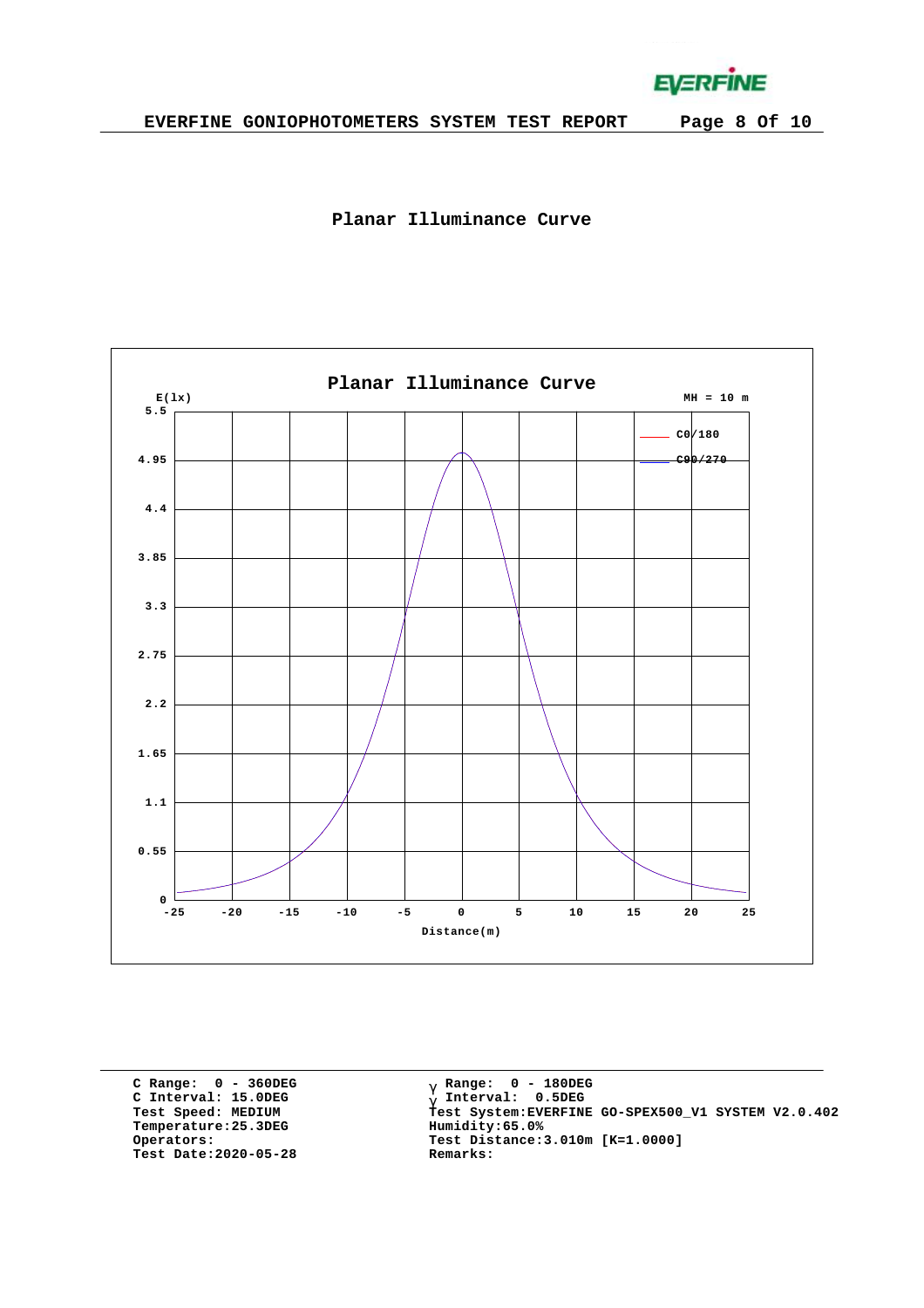**EVERFINE** 

# **EVERFINE GONIOPHOTOMETERS SYSTEM TEST REPORT Page 9 Of 10**

#### **LUMINOUS DISTRIBUTION INTENSITY DATA**

| TYPE:<br>WEIGHT:<br>NAME: DLS8-MCT<br>SPEC.:20W<br>SERIAL No.:<br>DIM.:<br>MFR.: LiBo<br>SUR.:<br>Shielding Angle:<br>Table--1<br>UNIT: cd<br>C(DEG)<br>270<br>0<br>15<br>30<br>45<br>60<br>75<br>90<br>105<br>120<br>135<br>150<br>165<br>180<br>195<br>210<br>225<br>240<br>255<br>$g(\texttt{DEG})$<br>0<br>504<br>504<br>504<br>504<br>504<br>504<br>504<br>504<br>504<br>504<br>504<br>504<br>504<br>504<br>504<br>504<br>504<br>504<br>504<br>5<br>501<br>501<br>501<br>501<br>502<br>501<br>502<br>501<br>502<br>502<br>502<br>502<br>502<br>502<br>501<br>502<br>502<br>502<br>501<br>10<br>494<br>494<br>494<br>494<br>494<br>495<br>494<br>495<br>494<br>495<br>495<br>495<br>495<br>495<br>495<br>495<br>495<br>495<br>495<br>15<br>483<br>483<br>483<br>483<br>483<br>483<br>483<br>483<br>483<br>484<br>483<br>484<br>484<br>484<br>484<br>484<br>484<br>484<br>484<br>20<br>467<br>468<br>467<br>467<br>467<br>468<br>468<br>468<br>468<br>468<br>469<br>468<br>468<br>468<br>468<br>468<br>468<br>469<br>468<br>447<br>448<br>447<br>447<br>448<br>449<br>448<br>448<br>449<br>449<br>450<br>449<br>449<br>25<br>448<br>448<br>449<br>449<br>449<br>449<br>425<br>425<br>426<br>30<br>424<br>424<br>424<br>424<br>425<br>425<br>425<br>424<br>425<br>426<br>426<br>425<br>426<br>425<br>426<br>425<br>397<br>397<br>399<br>35<br>398<br>397<br>398<br>398<br>398<br>399<br>398<br>399<br>399<br>399<br>399<br>400<br>399<br>400<br>399<br>399<br>40<br>367<br>368<br>367<br>368<br>368<br>369<br>368<br>369<br>368<br>369<br>369<br>370<br>370<br>369<br>370<br>369<br>370<br>369<br>370 |    | Test:U:119.91V I:0.1787A P:20.308W PF:0.9478 Freq:59.98Hz Lamp Flux:1550.8x1 lm |     |     |     |     |     |     |     |     |     |     |     |     |     |     |     |     |     |     |
|---------------------------------------------------------------------------------------------------------------------------------------------------------------------------------------------------------------------------------------------------------------------------------------------------------------------------------------------------------------------------------------------------------------------------------------------------------------------------------------------------------------------------------------------------------------------------------------------------------------------------------------------------------------------------------------------------------------------------------------------------------------------------------------------------------------------------------------------------------------------------------------------------------------------------------------------------------------------------------------------------------------------------------------------------------------------------------------------------------------------------------------------------------------------------------------------------------------------------------------------------------------------------------------------------------------------------------------------------------------------------------------------------------------------------------------------------------------------------------------------------------------------------------------------------------------------------------------------------------|----|---------------------------------------------------------------------------------|-----|-----|-----|-----|-----|-----|-----|-----|-----|-----|-----|-----|-----|-----|-----|-----|-----|-----|
|                                                                                                                                                                                                                                                                                                                                                                                                                                                                                                                                                                                                                                                                                                                                                                                                                                                                                                                                                                                                                                                                                                                                                                                                                                                                                                                                                                                                                                                                                                                                                                                                         |    |                                                                                 |     |     |     |     |     |     |     |     |     |     |     |     |     |     |     |     |     |     |
|                                                                                                                                                                                                                                                                                                                                                                                                                                                                                                                                                                                                                                                                                                                                                                                                                                                                                                                                                                                                                                                                                                                                                                                                                                                                                                                                                                                                                                                                                                                                                                                                         |    |                                                                                 |     |     |     |     |     |     |     |     |     |     |     |     |     |     |     |     |     |     |
|                                                                                                                                                                                                                                                                                                                                                                                                                                                                                                                                                                                                                                                                                                                                                                                                                                                                                                                                                                                                                                                                                                                                                                                                                                                                                                                                                                                                                                                                                                                                                                                                         |    |                                                                                 |     |     |     |     |     |     |     |     |     |     |     |     |     |     |     |     |     |     |
|                                                                                                                                                                                                                                                                                                                                                                                                                                                                                                                                                                                                                                                                                                                                                                                                                                                                                                                                                                                                                                                                                                                                                                                                                                                                                                                                                                                                                                                                                                                                                                                                         |    |                                                                                 |     |     |     |     |     |     |     |     |     |     |     |     |     |     |     |     |     |     |
|                                                                                                                                                                                                                                                                                                                                                                                                                                                                                                                                                                                                                                                                                                                                                                                                                                                                                                                                                                                                                                                                                                                                                                                                                                                                                                                                                                                                                                                                                                                                                                                                         |    |                                                                                 |     |     |     |     |     |     |     |     |     |     |     |     |     |     |     |     |     |     |
|                                                                                                                                                                                                                                                                                                                                                                                                                                                                                                                                                                                                                                                                                                                                                                                                                                                                                                                                                                                                                                                                                                                                                                                                                                                                                                                                                                                                                                                                                                                                                                                                         |    |                                                                                 |     |     |     |     |     |     |     |     |     |     |     |     |     |     |     |     |     |     |
|                                                                                                                                                                                                                                                                                                                                                                                                                                                                                                                                                                                                                                                                                                                                                                                                                                                                                                                                                                                                                                                                                                                                                                                                                                                                                                                                                                                                                                                                                                                                                                                                         |    |                                                                                 |     |     |     |     |     |     |     |     |     |     |     |     |     |     |     |     |     |     |
|                                                                                                                                                                                                                                                                                                                                                                                                                                                                                                                                                                                                                                                                                                                                                                                                                                                                                                                                                                                                                                                                                                                                                                                                                                                                                                                                                                                                                                                                                                                                                                                                         |    |                                                                                 |     |     |     |     |     |     |     |     |     |     |     |     |     |     |     |     |     |     |
|                                                                                                                                                                                                                                                                                                                                                                                                                                                                                                                                                                                                                                                                                                                                                                                                                                                                                                                                                                                                                                                                                                                                                                                                                                                                                                                                                                                                                                                                                                                                                                                                         |    |                                                                                 |     |     |     |     |     |     |     |     |     |     |     |     |     |     |     |     |     |     |
|                                                                                                                                                                                                                                                                                                                                                                                                                                                                                                                                                                                                                                                                                                                                                                                                                                                                                                                                                                                                                                                                                                                                                                                                                                                                                                                                                                                                                                                                                                                                                                                                         |    |                                                                                 |     |     |     |     |     |     |     |     |     |     |     |     |     |     |     |     |     |     |
|                                                                                                                                                                                                                                                                                                                                                                                                                                                                                                                                                                                                                                                                                                                                                                                                                                                                                                                                                                                                                                                                                                                                                                                                                                                                                                                                                                                                                                                                                                                                                                                                         |    |                                                                                 |     |     |     |     |     |     |     |     |     |     |     |     |     |     |     |     |     |     |
|                                                                                                                                                                                                                                                                                                                                                                                                                                                                                                                                                                                                                                                                                                                                                                                                                                                                                                                                                                                                                                                                                                                                                                                                                                                                                                                                                                                                                                                                                                                                                                                                         |    |                                                                                 |     |     |     |     |     |     |     |     |     |     |     |     |     |     |     |     |     |     |
|                                                                                                                                                                                                                                                                                                                                                                                                                                                                                                                                                                                                                                                                                                                                                                                                                                                                                                                                                                                                                                                                                                                                                                                                                                                                                                                                                                                                                                                                                                                                                                                                         |    |                                                                                 |     |     |     |     |     |     |     |     |     |     |     |     |     |     |     |     |     |     |
|                                                                                                                                                                                                                                                                                                                                                                                                                                                                                                                                                                                                                                                                                                                                                                                                                                                                                                                                                                                                                                                                                                                                                                                                                                                                                                                                                                                                                                                                                                                                                                                                         |    |                                                                                 |     |     |     |     |     |     |     |     |     |     |     |     |     |     |     |     |     |     |
|                                                                                                                                                                                                                                                                                                                                                                                                                                                                                                                                                                                                                                                                                                                                                                                                                                                                                                                                                                                                                                                                                                                                                                                                                                                                                                                                                                                                                                                                                                                                                                                                         |    |                                                                                 |     |     |     |     |     |     |     |     |     |     |     |     |     |     |     |     |     |     |
|                                                                                                                                                                                                                                                                                                                                                                                                                                                                                                                                                                                                                                                                                                                                                                                                                                                                                                                                                                                                                                                                                                                                                                                                                                                                                                                                                                                                                                                                                                                                                                                                         | 45 | 334                                                                             | 335 | 335 | 335 | 335 | 336 | 336 | 337 | 336 | 337 | 336 | 337 | 338 | 337 | 338 | 337 | 338 | 336 | 337 |
| 50<br>299<br>301<br>300<br>301<br>300<br>302<br>301<br>302<br>301<br>302<br>302<br>303<br>303<br>302<br>303<br>302<br>303<br>302<br>303                                                                                                                                                                                                                                                                                                                                                                                                                                                                                                                                                                                                                                                                                                                                                                                                                                                                                                                                                                                                                                                                                                                                                                                                                                                                                                                                                                                                                                                                 |    |                                                                                 |     |     |     |     |     |     |     |     |     |     |     |     |     |     |     |     |     |     |
| 266<br>55<br>263<br>264<br>263<br>264<br>263<br>265<br>264<br>265<br>265<br>266<br>265<br>266<br>267<br>266<br>267<br>266<br>267<br>265                                                                                                                                                                                                                                                                                                                                                                                                                                                                                                                                                                                                                                                                                                                                                                                                                                                                                                                                                                                                                                                                                                                                                                                                                                                                                                                                                                                                                                                                 |    |                                                                                 |     |     |     |     |     |     |     |     |     |     |     |     |     |     |     |     |     |     |
| 225<br>226<br>227<br>226<br>227<br>228<br>229<br>229<br>230<br>229<br>228<br>60<br>225<br>226<br>226<br>228<br>228<br>228<br>228<br>228                                                                                                                                                                                                                                                                                                                                                                                                                                                                                                                                                                                                                                                                                                                                                                                                                                                                                                                                                                                                                                                                                                                                                                                                                                                                                                                                                                                                                                                                 |    |                                                                                 |     |     |     |     |     |     |     |     |     |     |     |     |     |     |     |     |     |     |
| 65<br>187<br>188<br>187<br>188<br>188<br>189<br>188<br>190<br>189<br>191<br>190<br>191<br>191<br>190<br>191<br>190<br>191<br>189<br>190                                                                                                                                                                                                                                                                                                                                                                                                                                                                                                                                                                                                                                                                                                                                                                                                                                                                                                                                                                                                                                                                                                                                                                                                                                                                                                                                                                                                                                                                 |    |                                                                                 |     |     |     |     |     |     |     |     |     |     |     |     |     |     |     |     |     |     |
| 70<br>149<br>151<br>153<br>151<br>150<br>151<br>150<br>152<br>153<br>152<br>153<br>152<br>154<br>154<br>152<br>154<br>152<br>153<br>152                                                                                                                                                                                                                                                                                                                                                                                                                                                                                                                                                                                                                                                                                                                                                                                                                                                                                                                                                                                                                                                                                                                                                                                                                                                                                                                                                                                                                                                                 |    |                                                                                 |     |     |     |     |     |     |     |     |     |     |     |     |     |     |     |     |     |     |
| 117<br>117<br>117<br>118<br>118<br>75<br>114<br>116<br>115<br>117<br>116<br>118<br>118<br>118<br>118<br>117<br>117<br>118<br>117<br>118                                                                                                                                                                                                                                                                                                                                                                                                                                                                                                                                                                                                                                                                                                                                                                                                                                                                                                                                                                                                                                                                                                                                                                                                                                                                                                                                                                                                                                                                 |    |                                                                                 |     |     |     |     |     |     |     |     |     |     |     |     |     |     |     |     |     |     |
| 86.0<br>87.5<br>86.2<br>87.6<br>87.3<br>80<br>84.1<br>85.7<br>85.0<br>87.0<br>88.0<br>86.8<br>88.4<br>86.8<br>87.6<br>87.2<br>85.9<br>86.5<br>88.1<br>86.4                                                                                                                                                                                                                                                                                                                                                                                                                                                                                                                                                                                                                                                                                                                                                                                                                                                                                                                                                                                                                                                                                                                                                                                                                                                                                                                                                                                                                                              |    |                                                                                 |     |     |     |     |     |     |     |     |     |     |     |     |     |     |     |     |     |     |
| 85<br>59.2<br>59.9<br>59.9<br>61.1<br>60.8<br>61.7<br>61.2<br>62.0<br>61.3<br>61.9<br>61.1<br>61.4<br>61.0<br>60.6<br>61.4<br>60.8<br>61.2<br>60.4<br>60.8                                                                                                                                                                                                                                                                                                                                                                                                                                                                                                                                                                                                                                                                                                                                                                                                                                                                                                                                                                                                                                                                                                                                                                                                                                                                                                                                                                                                                                              |    |                                                                                 |     |     |     |     |     |     |     |     |     |     |     |     |     |     |     |     |     |     |
| 90<br>37.8<br>32.7<br>32.8<br>38.2<br>39.9<br>40.7<br>40.1<br>38.8<br>33.6<br>39.3<br>39.7<br>39.2<br>40.4<br>40.8<br>34.0<br>39.3<br>39.7<br>39.2<br>39.5                                                                                                                                                                                                                                                                                                                                                                                                                                                                                                                                                                                                                                                                                                                                                                                                                                                                                                                                                                                                                                                                                                                                                                                                                                                                                                                                                                                                                                              |    |                                                                                 |     |     |     |     |     |     |     |     |     |     |     |     |     |     |     |     |     |     |
| 95<br>22.4<br>18.9<br>24.2<br>24.0<br>23.9<br>12.4<br>22.1<br>18.2<br>18.8<br>21.7<br>21.0<br>15.4<br>15.7<br>18.3<br>23.4<br>21.0<br>18.0<br>19.2<br>22.0                                                                                                                                                                                                                                                                                                                                                                                                                                                                                                                                                                                                                                                                                                                                                                                                                                                                                                                                                                                                                                                                                                                                                                                                                                                                                                                                                                                                                                              |    |                                                                                 |     |     |     |     |     |     |     |     |     |     |     |     |     |     |     |     |     |     |
| 100<br>11.4<br>9.17<br>3.04<br>3.64<br>3.36<br>1.53<br>1.41<br>1.58<br>3.48<br>3.70<br>1.19<br>3.53<br>5.55<br>3.31<br>1.02<br>1.69<br>3.24<br>1.62<br>1.17                                                                                                                                                                                                                                                                                                                                                                                                                                                                                                                                                                                                                                                                                                                                                                                                                                                                                                                                                                                                                                                                                                                                                                                                                                                                                                                                                                                                                                             |    |                                                                                 |     |     |     |     |     |     |     |     |     |     |     |     |     |     |     |     |     |     |
| 2.28<br>1.86<br>$1.68$ 1.57 1.62<br>2.58<br>2.33<br>1.80<br>1.59<br>1.70<br>1.76<br>1.66 1.61 <br>1.49<br> 1.42 <br>1.64<br>105<br>2.67<br>1.35<br>1.64                                                                                                                                                                                                                                                                                                                                                                                                                                                                                                                                                                                                                                                                                                                                                                                                                                                                                                                                                                                                                                                                                                                                                                                                                                                                                                                                                                                                                                                 |    |                                                                                 |     |     |     |     |     |     |     |     |     |     |     |     |     |     |     |     |     |     |
| 3.20<br>2.70<br>2.63<br>1.98<br>2.27<br>2.19<br>2.15<br>2.62<br>3.21<br>2.76<br>2.33<br>2.04<br>110<br>2.33<br>2.36<br>2.15<br>2.90<br>1.81<br>2.25<br>2.18                                                                                                                                                                                                                                                                                                                                                                                                                                                                                                                                                                                                                                                                                                                                                                                                                                                                                                                                                                                                                                                                                                                                                                                                                                                                                                                                                                                                                                             |    |                                                                                 |     |     |     |     |     |     |     |     |     |     |     |     |     |     |     |     |     |     |
| 3.93<br>3.04<br>2.71<br>2.70<br>3.22<br>2.97<br>2.92<br>2.86<br>3.75<br>3.99<br>3.53<br>2.79<br>2.62<br>2.39<br>115<br>4.14<br>2.83<br>3.12<br>2.49<br>2.90                                                                                                                                                                                                                                                                                                                                                                                                                                                                                                                                                                                                                                                                                                                                                                                                                                                                                                                                                                                                                                                                                                                                                                                                                                                                                                                                                                                                                                             |    |                                                                                 |     |     |     |     |     |     |     |     |     |     |     |     |     |     |     |     |     |     |
| 120<br>4.19<br>3.97<br>3.65<br>3.34<br>3.20<br>3.38<br>3.72<br>3.36<br>3.32<br>3.21<br>3.46<br>3.76<br>4.33<br>3.85<br>3.35<br>3.39<br>3.02<br>3.33<br>3.81                                                                                                                                                                                                                                                                                                                                                                                                                                                                                                                                                                                                                                                                                                                                                                                                                                                                                                                                                                                                                                                                                                                                                                                                                                                                                                                                                                                                                                             |    |                                                                                 |     |     |     |     |     |     |     |     |     |     |     |     |     |     |     |     |     |     |
| 125<br>4.47<br>4.47<br>4.42<br>3.41<br>4.01<br>3.93<br>4.35<br>4.04<br>3.76<br>2.87<br>3.78<br>4.56<br>4.59<br>4.55<br>3.41<br>2.61<br>3.33<br>3.69<br>4.35                                                                                                                                                                                                                                                                                                                                                                                                                                                                                                                                                                                                                                                                                                                                                                                                                                                                                                                                                                                                                                                                                                                                                                                                                                                                                                                                                                                                                                             |    |                                                                                 |     |     |     |     |     |     |     |     |     |     |     |     |     |     |     |     |     |     |
| 5.27<br>4.65<br>3.38<br>2.88<br>3.75<br>4.62<br>5.13<br>5.33<br>4.55<br>2.07<br>3.22<br>4.40<br>4.75<br>4.51<br>3.08<br>1.86<br>2.94<br>3.64<br>5.00<br>130                                                                                                                                                                                                                                                                                                                                                                                                                                                                                                                                                                                                                                                                                                                                                                                                                                                                                                                                                                                                                                                                                                                                                                                                                                                                                                                                                                                                                                             |    |                                                                                 |     |     |     |     |     |     |     |     |     |     |     |     |     |     |     |     |     |     |
| 4.71<br>3.64<br>5.60<br>5.69<br>4.94<br>2.86<br>4.92<br>4.27<br>2.47<br>1.78<br>4.47<br>135<br>4.16<br>2.63<br>2.44<br>4.86<br>2.10<br>4.04<br>3.08<br>3.64                                                                                                                                                                                                                                                                                                                                                                                                                                                                                                                                                                                                                                                                                                                                                                                                                                                                                                                                                                                                                                                                                                                                                                                                                                                                                                                                                                                                                                             |    |                                                                                 |     |     |     |     |     |     |     |     |     |     |     |     |     |     |     |     |     |     |
| 140<br>2.85<br>2.84<br>2.23<br>2.23<br>3.41<br>4.51<br>5.09<br>5.63<br>4.43<br>1.86<br>2.19<br>2.70<br>2.68<br>2.46<br>1.95<br>1.67<br>2.73<br>4.53<br>4.86                                                                                                                                                                                                                                                                                                                                                                                                                                                                                                                                                                                                                                                                                                                                                                                                                                                                                                                                                                                                                                                                                                                                                                                                                                                                                                                                                                                                                                             |    |                                                                                 |     |     |     |     |     |     |     |     |     |     |     |     |     |     |     |     |     |     |
| 2.31<br>2.19<br>3.04<br>3.20<br>4.15<br>2.55<br>1.91<br>1.57<br>145<br>2.30<br>2.11<br>3.55<br>1.81<br>1.86<br>1.88<br>1.65<br>1.58<br>2.14<br>2.84<br>3.15                                                                                                                                                                                                                                                                                                                                                                                                                                                                                                                                                                                                                                                                                                                                                                                                                                                                                                                                                                                                                                                                                                                                                                                                                                                                                                                                                                                                                                             |    |                                                                                 |     |     |     |     |     |     |     |     |     |     |     |     |     |     |     |     |     |     |
| 2.07<br>2.97<br>4.02<br>2.89<br>2.11<br>1.79<br>1.59<br>1.85<br>150<br>1.85<br>2.25<br>1.87<br>2.81<br>2.14<br>2.17<br>2.37<br>1.48<br>2.34<br>2.62<br>3.15                                                                                                                                                                                                                                                                                                                                                                                                                                                                                                                                                                                                                                                                                                                                                                                                                                                                                                                                                                                                                                                                                                                                                                                                                                                                                                                                                                                                                                             |    |                                                                                 |     |     |     |     |     |     |     |     |     |     |     |     |     |     |     |     |     |     |
| 2.78<br>2.74<br>2.57<br>155<br>3.00<br>2.92<br>2.95<br>2.97<br>2.53<br>2.76<br>2.68<br>2.46<br>2.85<br>2.25<br>2.31<br>2.17<br>2.17<br>2.49<br>3.87<br>3.04                                                                                                                                                                                                                                                                                                                                                                                                                                                                                                                                                                                                                                                                                                                                                                                                                                                                                                                                                                                                                                                                                                                                                                                                                                                                                                                                                                                                                                             |    |                                                                                 |     |     |     |     |     |     |     |     |     |     |     |     |     |     |     |     |     |     |
| 2.57<br>160<br>3.61<br>4.27<br>3.15<br>2.85<br>2.85<br>2.88<br>2.26<br>2.48<br>2.58<br>3.23<br>2.53<br>2.67<br>2.82<br>3.71<br>3.09<br>2.18<br>2.07<br>2.76                                                                                                                                                                                                                                                                                                                                                                                                                                                                                                                                                                                                                                                                                                                                                                                                                                                                                                                                                                                                                                                                                                                                                                                                                                                                                                                                                                                                                                             |    |                                                                                 |     |     |     |     |     |     |     |     |     |     |     |     |     |     |     |     |     |     |
| 2.71<br>2.29<br>2.70<br>3.77<br>3.23<br>2.84<br>1.91<br>1.81<br>2.19<br>2.17<br>3.09<br>2.87<br>3.29<br>2.43<br>2.10<br>2.30<br>165<br>2.31<br>3.54<br>2.06                                                                                                                                                                                                                                                                                                                                                                                                                                                                                                                                                                                                                                                                                                                                                                                                                                                                                                                                                                                                                                                                                                                                                                                                                                                                                                                                                                                                                                             |    |                                                                                 |     |     |     |     |     |     |     |     |     |     |     |     |     |     |     |     |     |     |
| 170<br>2.13<br>2.32<br>2.26<br>2.28<br>2.07<br>1.67<br>2.06<br>1.63<br>2.02<br>1.23<br>2.40<br>1.44<br>1.48<br>1.51<br>2.00<br>1.83<br>1.81<br>1.26<br>1.68<br>$1.48$ 1.46 1.42<br>1.44<br>2.07<br>2.24<br>1.21<br>1.21<br>1.23<br>1.73<br>175<br>1.45<br>1.42<br>1.45<br>1.61<br>2.10<br>1.42<br>1.31<br>1.35<br>1.37                                                                                                                                                                                                                                                                                                                                                                                                                                                                                                                                                                                                                                                                                                                                                                                                                                                                                                                                                                                                                                                                                                                                                                                                                                                                                  |    |                                                                                 |     |     |     |     |     |     |     |     |     |     |     |     |     |     |     |     |     |     |
| 1.45 1.48 1.52 1.46 1.43 1.42 1.42 <br>1.46<br>1.52<br>1.51<br>1.46<br>$1.45$ 1.45 $1.47$ 1.52 1.46<br>1.42<br>180<br>1.44<br>1.42                                                                                                                                                                                                                                                                                                                                                                                                                                                                                                                                                                                                                                                                                                                                                                                                                                                                                                                                                                                                                                                                                                                                                                                                                                                                                                                                                                                                                                                                      |    |                                                                                 |     |     |     |     |     |     |     |     |     |     |     |     |     |     |     |     |     |     |

**C Range: 0 - 360DEG C Interval: 15.0DEG Temperature:25.3DEG Humidity:65.0% Test Date:2020-05-28 Remarks:**